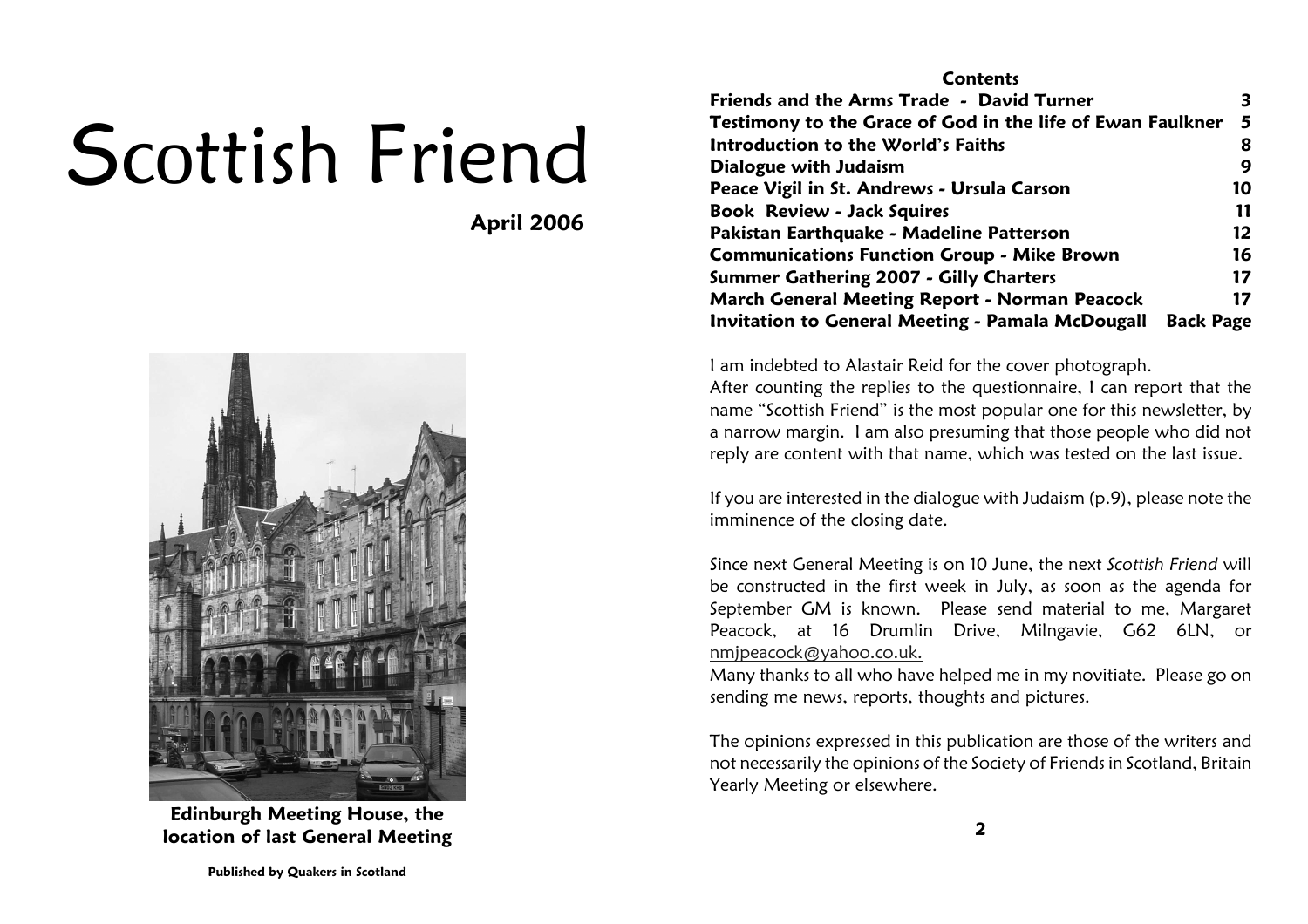#### Friends and the Arms Trade David Turner

Members of the Religious Society of Friends were fully involved in the establishment of the Campaign Against the Arms Trade in 1975. Some from other traditions who shared the concerns of Friends and felt the need for action on arms trade accepted production of weapons for defence. All were at one on presenting a challenge to a trade which fuels conflicts, aggravates poverty and debt, encourages repressive regimes, diverts investment needed for health and wellbeing – allwithout justification or benefit to any other than the companies andtheir share holders.

Today, as then, Friends have diverse views on conflict management,and not all reject all recourse to military action in certain circumstances, but every Friend I have met in the past 30 years supports a process ofarms conversion, leading to an end to the arms trade.

In Scotland, the Edinburgh CAAT Group has been active for over ten years in highlighting the extent of Government subsidies needed to keep the trade in business, challenging the investment by local authorities, health boards and educational bodies – churches and charities too! – demonstrating at arms fairs, working to expose the influence arms firms have on government policy, and much much more. It has always been hoped that CAAT groups would emerge in other parts of Scotland,especially where there are clusters of individual supporters; but so far there have been none. However a new, exciting venture of Edinburgh CAAT group is the appointment of a part-time development worker,one of whose tasks is networking with Scottish organisations and groups sharing our concerns over arms trade. Though initially this will be in the Edinburgh and Lothians area, it opens up possibilities of wider outreach and encourages the vision of growth in other parts of thecountry.

For this to happen much depends on the availability of funding. If Friends who have an interest in seeing CAAT move into new areas feelthey would like to help this along, or would simply like to strengthen the resources of the Edinburgh CAAT group, they can obtain more information from Liz Law on 01786 824730 or Sylvia Massey on 0131229 4236.

\* \* \* \* \*

#### Simplicity

The testimony to simplicity is integral to Quaker faith: our spiritual responsiveness depends on being as free as possible form dependence on material security. Quakers therefore seek to resist the temptation to define their place in society by acquiring possessions. In so far as we are led towards true simplicity we will increasingly be called to dissent frommuch of what the modern world stands for.

Simplicity is not just about possessions but also about attitudes. Because of their integrity in business dealings, many early Friends prospered inbusiness, especially in the 19 $^{\rm th}$  century. The wealth they accumulated was not, however, sought for its own sake but was often used for the wider benefit of society and especially the dispossessed. We live much less simply than our forbears a hundred years ago, or than people in most other countries in the world. Simplicity involves constantly challenging the way we live and what our true needs are, and especially how our own standard of living is sometimes achieved at the expense of others. It means standing aside from the fuelling of wants andmanufacturing of new desires.

(Paragraphs from "The Quaker Testimonies" booklet, the source of theClerk's quotation on the back page.)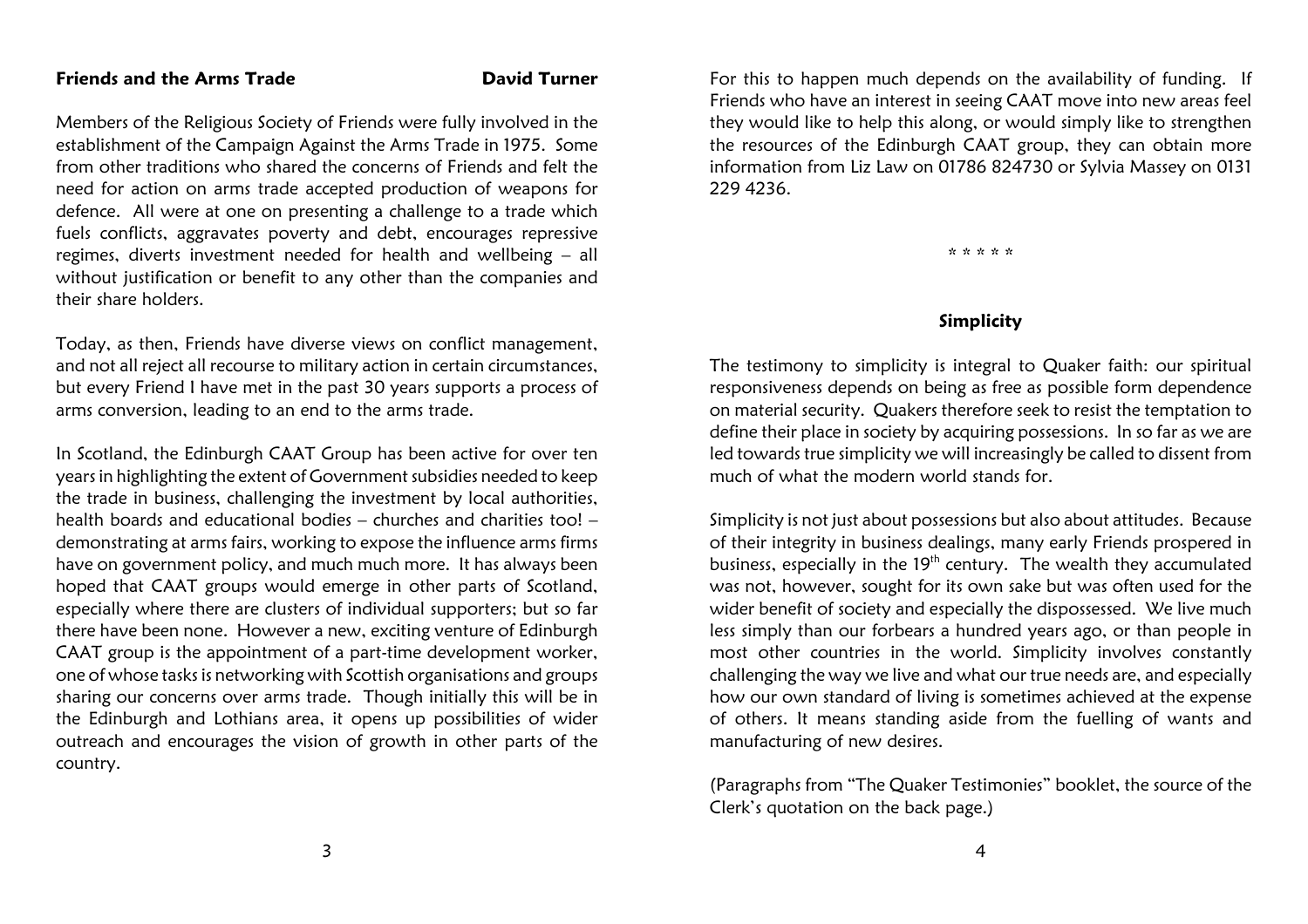#### Testimony to the Grace of God as shown in the life of Thomas Ewan Faulkner: 1911 -2004

On the 7th of March 2004, Dundee Quakers lost a very remarkable friend. Ewan joined the Society of Friends in 1940. When he died, a few weeks before his 93rd birthday, he had been a faithful member of Dundee Meeting for 64 years. In all that time Ewan was committed to attending regularly Meeting for Worship and business meetings. As long as he could climb the stairs of Dundee's Victorian Meeting House, he would be there. His gentle and discerning ministry impacted on the life of our Meeting. His phenomenal memory helped the Meeting keep things in historical perspective. He was in turn Clerk of Dundee PM and for many years an Elder. He was a Trustee of Dundee Friends' PropertyTrust and its clerk for fifty years.

Ewan lived simply, having little need of comfort and luxuries. He preferred to walk whenever possible, and only reluctantly would accept a lift in a car going to Meeting. He ate sparingly and spent as little as possible on himself preferring to give to his favourite good causes. Tolerant of others of different beliefs, he was a man of sharp observation tempered with a non-judgmental appreciation of human frailty. We knew him as a man deeply committed to family, to the Quaker Meeting and to social service in the community. He and his wife Margaret met in 1938 travelling to a Fellowship of Reconciliation Conference in Holland. They also visited a refugee camp in Germany together - early indicators of their shared concerns and commitment toworking for peace.

They lived in Dundee from their marriage in 1939, bringing up 4 children, participating fully in the life of the Meeting and supporting each other in their social concerns. Service to the community was one of the hallmarks of Ewan's long life. These included being active as Chair of the Christian Auxiliary Movement and spending time helping those in the slum areas of Dundee who had got into financial difficulties through hire-purchase agreements; collecting rents for a voluntary housing scheme and listening to the social problems of local people; volunteering at the Dundee Citizens Advice Bureau. He never hesitatedto challenge beliefs and policies which he thought were wrong.

Actively concerned with poverty, Ewan had canvassed for the Labour Party in 1945 and became a local Labour councillor from 1954. In 1955 he became Convenor of Education. The five years to 1960 was a time of post-war expansion and he oversaw the building of many new Primary schools all over the city for the children of Dundee. He was a member of the Eastern Hospital Board while Ninewells Hospital, Dundee was being equipped and built. He successfully prevented the introduction of private beds ensuring that single rooms would be usedfor those in greatest need.

All this activity stemmed from his deep religious convictions. He tried to live "Be patterns, be examples unto all nations..." In reflecting on his life and service we have come to appreciate how his early roots had shaped him and had grown down deep over the years producing the extraordinary person we knew. He grew up in penury. His mother was widowed when he was two, but he was a much loved and cherished son who in turn cherished the values she instilled as she managed their affairs to ensure there was always food on the table.He won scholarships that funded his education culminating in a degree in Mathematics from Cambridge University. His time at Cambridge, as undergraduate and during 4 years of postgraduate research, developed his talents as a mathematician. In 1935, he won the Raleigh prize for his dissertation on algebraic surfaces. But Cambridge also was the place of his widening awareness of the world of social policy and economics. Here the seeds of his future commitment to pacifism and eventually tothe Religious Society of Friends were planted.

The convictions and ideals he developed at university were to influence the rest of his life. His lifelong support of the Labour party ended when he resigned his membership in 2003. The letter he wrote to Prime Minister Blair was a testimony to his unswerving belief in peaceful negotiation. He was appalled at New Labour's decision toinvade Iraq.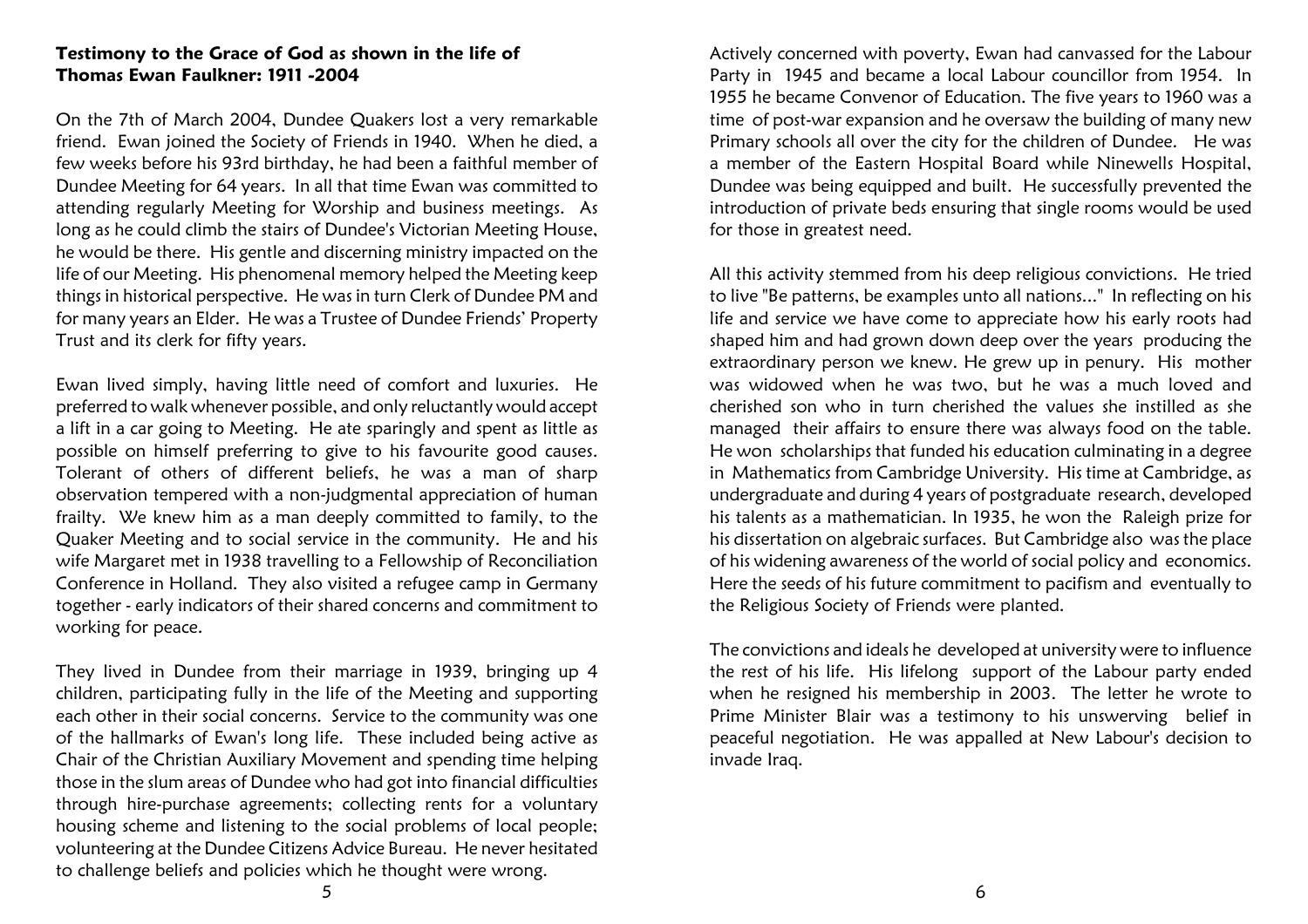He moved to Dundee in 1937 to become lecturer in Mathematics at the University College of Dundee, remaining until his retirement 41 years later. Ewan met Quakers though involvement in the Peace Pledge Union and started to attend the local Quaker Meeting, becoming amember in 1940.

At the start of the Second World War, he had registered as a conscientious objector and was given exemption conditional upon continuing his existing occupation at the university. During the war years he chaired the Dundee Peace Pledge Union, and enjoyed solidarity and friendships with other pacifists, both religious and political. During the war there were no elections or much politicalactivity but Ewan gave lectures on the social and economic issues raised by the 1942 Beveridge Report, and Rowntree's 'Poverty and Progress'.It is easy to forget the influence of major world changes. Britain was stilla colonial ruler, and meetings of the 'Friends of India' were part of the support for the movement towards independence. Ewan was part ofthat group. Margaret and Ewan were good companions.

Despite his busy public life, Ewan readily supported her work in running the Dundee branch of Amnesty International and the drop-in centre in the Meeting House for the Chilean refugees from the violence of Pinochet's regime. Ewan cared for her throughout the period when she was a partial invalid and missed her greatly when she died. In his last years, with no Margaret for company, he regularly joined an ecumenical house group and engaged in thoughtful and sometimes hilarious discussions to celebrate Advent, Lent or Harvest. We do not have this intellectual giant walking amongst us any more. He is greatly missed, but his pacifist ideals and simplicity of lifestyle were a living witness to his Quakerism. His mother, whom he thought the world of,would have been well pleased with her son's life so well lived.

Signed on behalf of East of Scotland Monthly Meeting,

Rob Mackay - Clerk

#### Basic introduction to the world's faiths

A Certificated Course for the General Public and Professionals with a Work Place Need, jointly organised by Creative Space & EdinburghInterfaith Association

The course is open to everyone; no prior knowledge of any faithtradition is required.

At Creative Space, St Georges West Church, Shandwick Place,Edinburgh, 7.00pm-8-30pm

| 20 April | Introduction    | Prof Frank Whaling   |
|----------|-----------------|----------------------|
| 27 April | Judaism         | Rabbi David Rose     |
| 4 May    | Christianity    | Rev. Jayne Scott     |
| 11 May   | Islam           | Soihab Saeeb         |
| 18 May   | Hinduism        | Lalitha Natarajan    |
| 25 May   | Sikhism         | Ravinder Kaur Nijjar |
| 1 June   | Bahai           | John Parris          |
| 8 June   | <b>Buddhism</b> | Jodi Higgs           |
|          |                 |                      |

Cost £40 for the series (concession available) Registration in advanceis advisable.

The sessions will include a presentation and discussion, with space forquestions and reflection.

To register interest in a place please e-mail Fiona Bennett:mail@creativespacesgw.org.uk For fuller details, visitwww.creativespacesgw.org.uk/events/event\_details.asp?id=64

 To register and confirm your place please send a completed booking form(Name, address, phone and email) and cheque to: Creative Space BookingsSt George's West,58 Shandwick Pl., Edinburgh EH2 4BJ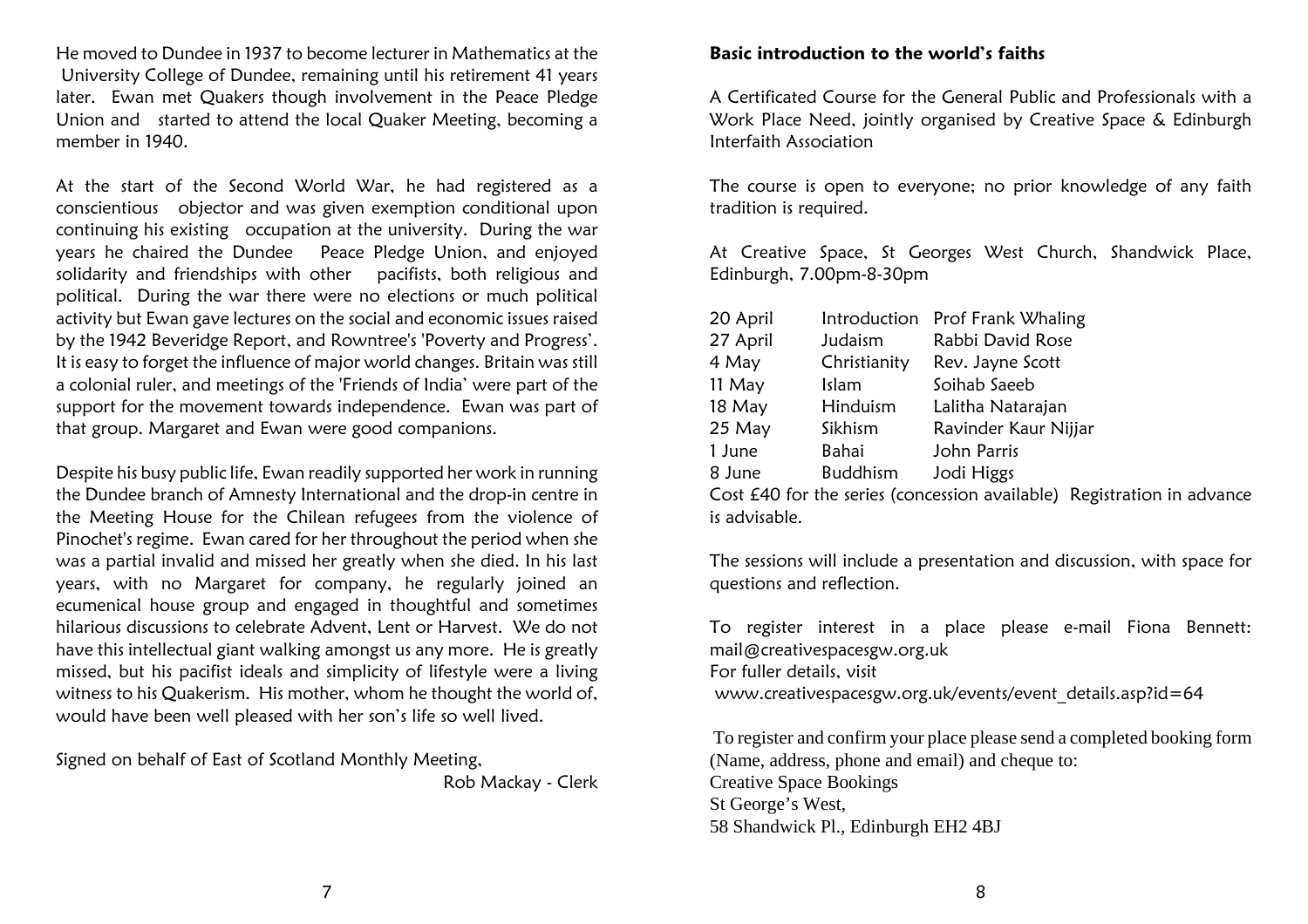

Christianity & Scotland's other faiths:

## A Dialogue with Judaism

10.30am—3.00pm

26th April 2006

## Scottish Churches HouseDunblane

**Rabbi Nancy Morris, of the Glasgow New Synagogue willlead participants in an encounter between the two faiths. Beprepared to be enlightened, challenged and stimulated!**

**Cost: £16. Send your details (incl. dietaryrequirements) to: Reservations Secretary, Scottish Churches House, Kirk Street, Dunblane, FK150AJ, by 15 April.**

"*Rabbi Nancy Morris, Scotland's first female rabbi says she believes sectarianism may have led to a lack of anti-Jewish feeling in Scotland. Describing her impressions of religious attitudes, the Canadian lawyer turned rabbi says: "What's really interesting, which I haven't noticed, but I have heard from talking to people, is the Catholic-Protestant divide. I hear things that are shocking, with people needing to assess whether you are Catholic or Protestant, which football team you support, where you shop and which barber shop you go to. It's interesting as I think maybe that has helped there be less anti-Semitism in Scotland because they have been too bothered by concentrating on each other to be anti-Semitic, so Jews havealways felt like part of the gang here*."

*Life & Work, July 2004*

*\* \* \* \* \**

#### Peace Vigil in St. Andrews The Carson Carson Carson

Several members of St. Andrews Meeting joined a Peace Vigil in Church Square, St. Andrews, on Sunday evening 19 March. The Vigil was organized by Maureen Jack who is a volunteer member of the Christian Peacemaker Team. It was held in memory of Tom Fox, an American Quaker and also a member of the CPT, who was kidnapped with Norman Kember, Jim Loney and Harmeet Sooden, and recently killed in Iraq. Maureen Jack has on occasion talked to our Children's Group and was due to leave for Israel on 21 March. Also present at the Vigil were members of other churches in St. Andrews, and June Braithwaitewith a CPT member and her family.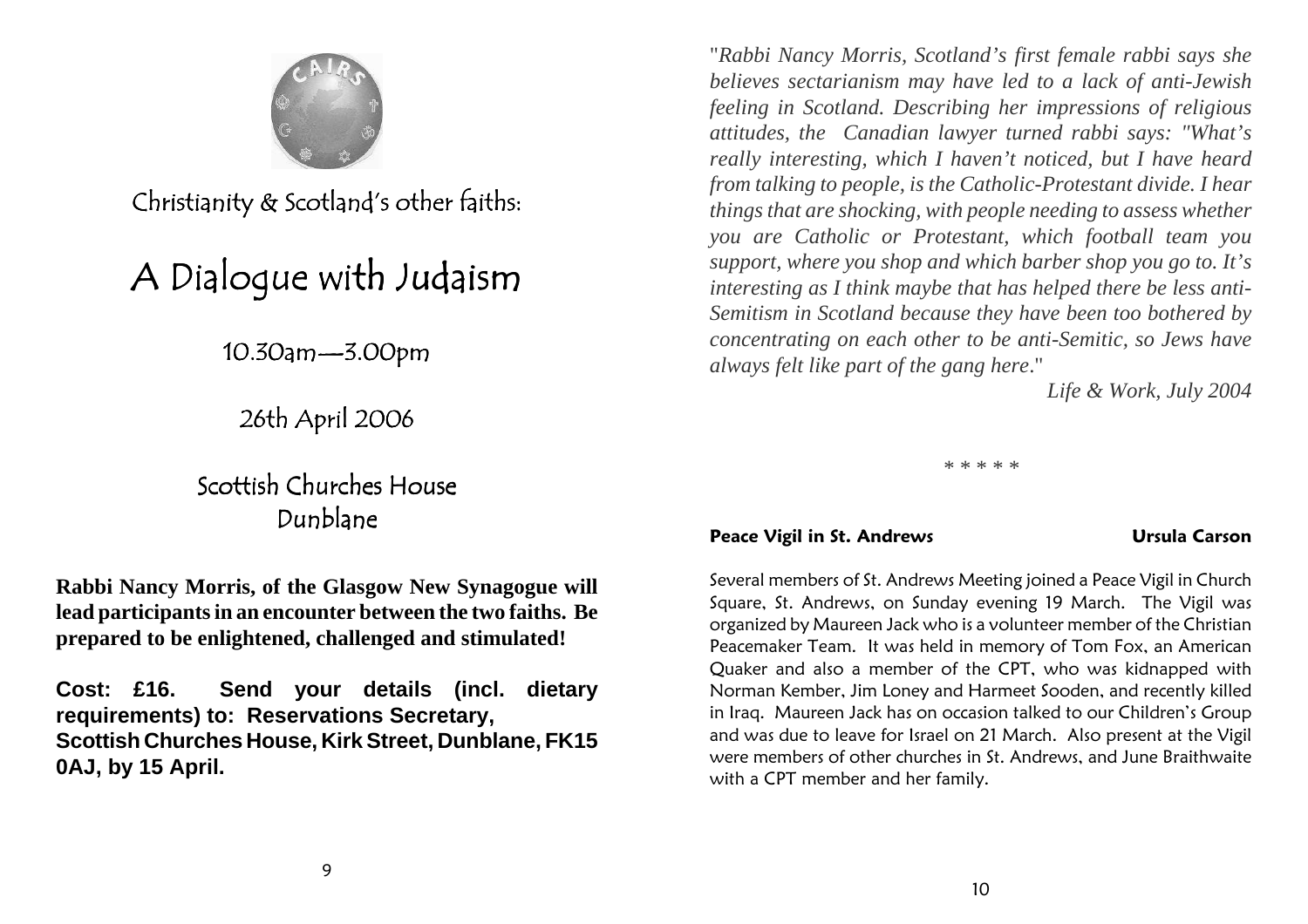### The Pakistan Earthquake and Scottish Friends

#### The Winding Road by Anne Rado.

A 27-page Booklet of poems £4 Available from the author at; Ivy Rose Cottage, The Straad, Rothesay, ISLE OF BUTE. PA20 OQFTelephone 01700 502349

Anne Rado is a member of the Milngavie Meeting now resident on the Isle of Bute. (Where else would a poet want to be?) What constitutes good poetry will always be open to discussion. For myself something which leaves you feeling slightly uneasy, e.g. De la Mare's `The Listeners`. Or as with the poem below something which reminds me of the past. Having read this one for a few moments I was a youngboy again wandering the Northumbrian hills.

There are seventeen poems in the booklet and most are longer than the one I've selected. They cover a wide range of subjects some of which will leave you sad and some will definitely make you smile which Ishould add was the author's intention. The booklet starts with the author's `Prologue` which mentions some of the poems and gives some background details. Finally if you would like a `signed` copy pleaserequest it when ordering. So on to the poem I chose.

#### `Reflection`

 Wind of the heavens blow over the mountainsOver the land, the sea and the air, Wild as my soul as I wander the moorlandsWind on the heather and wind in my hair.

Breath of God blow over the mountains Lord of the land, and the sea and the air,Fill my soul with the power of your spirit,Wind on the heather and wind in my hair.

 Many Friends will have contributed to organizations involved in relief work following the massive earthquake in Pakistan in October 2005. Some will have read my articles in "Sesame", which explain the longstanding connection of myself and my husband John with the NGO Frontier Primary Health Care (FPHC) in the North West Frontier Province of Pakistan (NWFP). In 1991 VSO (Voluntary Service Overseas) placed me with FPHC as Administrator; John later became Medical Adviser. Trust between ourselves and the organisation became deep and mutual, and continued over the years as we continued tomake later trips in new roles as Advisers and in my case, Researcher.

Madeline Patterson

This personal connection, still lively, prompted me to try to do something specific and direct about the disaster. I phoned Dr. EmelKhan, Director of FPHC, the day after the earthquake. Although the six-minute major shock and many aftershocks were felt in Mardan District, where FPHC is based, relatively little damage had occurred there. 30-40 people were killed in Mardan City, and some schoolchildren were injured, but there was nothing like the devastation experienced in Kashmir and other parts of NWFP. FPHC has six Health Centres and a fairly new Emergency Obstetric Centre: only the oldest mud-brick building suffered any damage. All staff, patients and their families are safe and well: this amounts to about 150,000 people. Itwas clear that FPHC was in a position to help, rather than having to ask for aid for itself: local people could help local people. I appealed tocolleagues at the University here, to family and (F)friends.

 As FPHC has no organizational base in this country, I could not go public, so I opened a special account in my own name. In November and February I was able to transfer a total of £4336 to FPHC's dollar account in Mardan. This is the only money FPHC has receivedspecifically for earthquake work.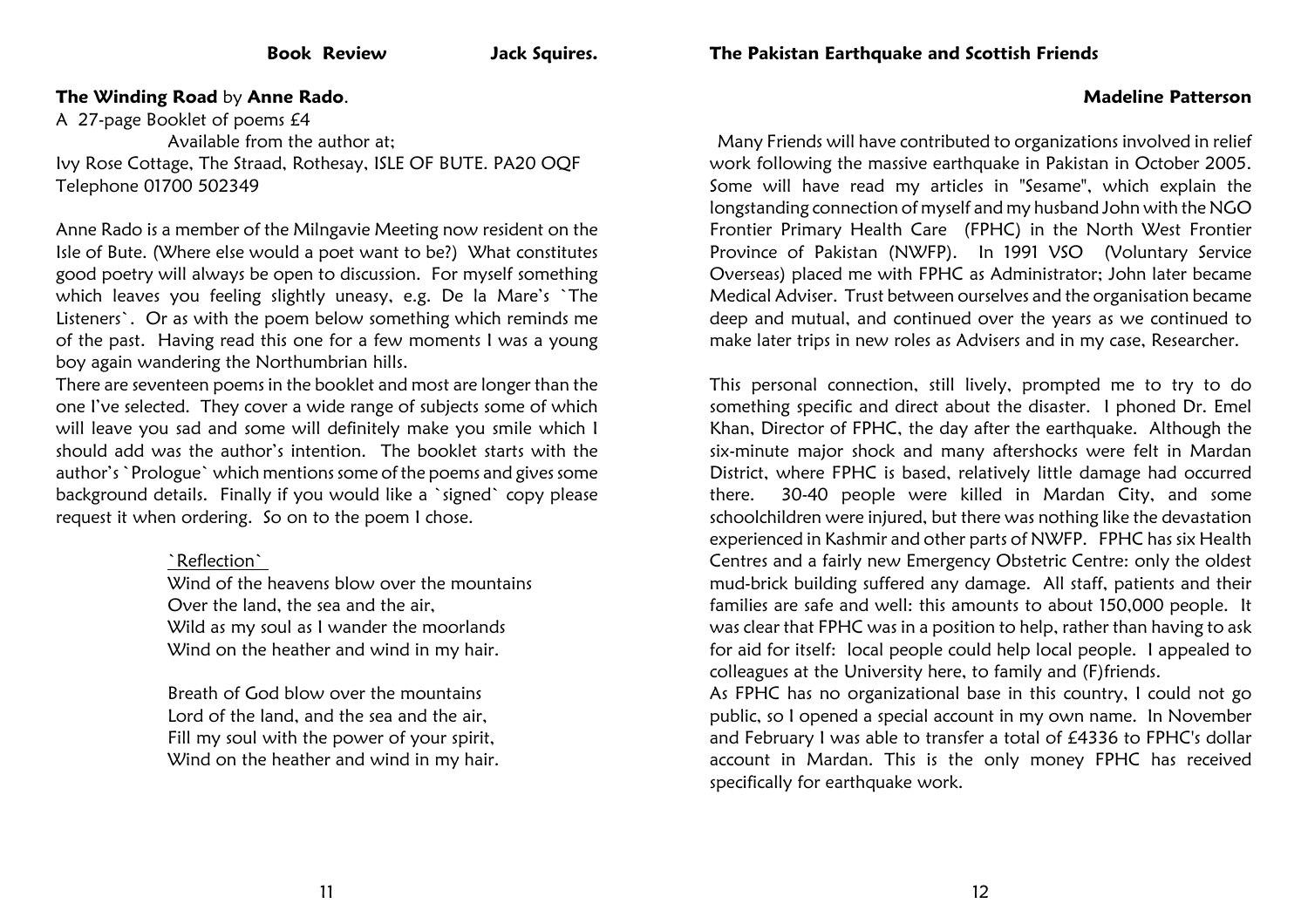#### Local action

 Immediately after the 'quake, Dr. Emel Khan set up collection points where local people (themselves rural poor) could bring donations of food, clothing and money. Many victims struggled down from remote areas as winter drew on (as we have seen on television) into new camps set up by the Government of Pakistan. Dr. Emel's efforts to start two new Health Centres for earthquake-affected people in areas within reasonable reach of Mardan were superseded by resource-rich agencies such as UNICEF and the Government moving in. But before Christmas he was asked to provide training for staff of these and other organizations in nutrition skills, and also to set up demonstration kitchens in some camps and affected villages. This is ongoing, and FPHC has also been able to distribute some basic foodstuffs, stoves andcooking equipment.

#### Health for All?

 Adequate food supply and nutrition is one of the eight components of Primary Health Care or "PHC " as promoted by the 1978 Declaration of Alma Ata with the slogan "Health for all by year 2000". The focus is public health. "PHC" does include curative medicine, but the main aim is to keep people well rather than to treat illnesses. Global "Health for all by year 2000" has still not by any means been achieved, butFPHC is an NGO providing health care in keeping with the aims of theAlma Ata Declaration.

FPHC was founded in 1980, when a group of Austrians set it up to look after 30,000 Afghans in three of the many refugee camps inPakistan.

 Its development over the years is a fascinating story, but not relevantat this point.\*

As a public-health oriented NGO with highly appropriate skills and experience FPHC is well able to contribute in the aftermath of the disaster, and also later when the work is less about relief and moves towards long-term reconstruction and development. Many displaced people will never have had proper health care, because the Government's health service particularly in remote areas has neverfunctioned efficiently.

It is significant that FPHC's success (confirmed by several externalevaluations) owes much to trained volunteer health workers from the community, male and female, and rigorous supervision and reporting systems: in other words a combination of professionalism andvoluntarism.

#### FPHC and Friends

 In the mid-1990s when the NGO faced an uncertain future, grants from two Quaker Trusts and from South East Scotland MM helped it to survive. The plan was to extend FPHC's work into villages in the neighbourhood of the three refugee camps originally served.Additional donors became interested, including the Government ofPakistan. By the end of the century FPHC was providing health care to about 105,000 people, by then mostly Pakistanis, while including the original refugee group. I have found no other example in Pakistan of a formally declared policy of non-discrimination between refugees andlocal people.

#### --and Friends in Scotland

 Since the creation of the Scottish Parliament in 1999, the Executive has set up an International Development Fund to encourage work by Scottish NGOs in partnership with local NGOs in the developing world, particularly in Malawi and other African countries. Following the tsunami, the Fund was made available for work in affected countries, and just before Christmas 2005 the Executive revealed a further extension to the Pakistan earthquake. Executive staff having made it clear that applications would be considered only from organisations, I felt frustrated by this apparent restriction. However, SE Scotland MM has initiated a small group to consider how to take things forward. We have collected much relevant information and two of us (Geoffrey Carnall and I) have had a discussion with Scottish Executive staff. They appeared sympathetic and were open about the Development Fund being a new exercise for their Department; they also mentioned the Small Grants Fund. They are feeling their way, because hitherto overseas aid has been administered by the Westminster Department ofInternational Development (DfID).

13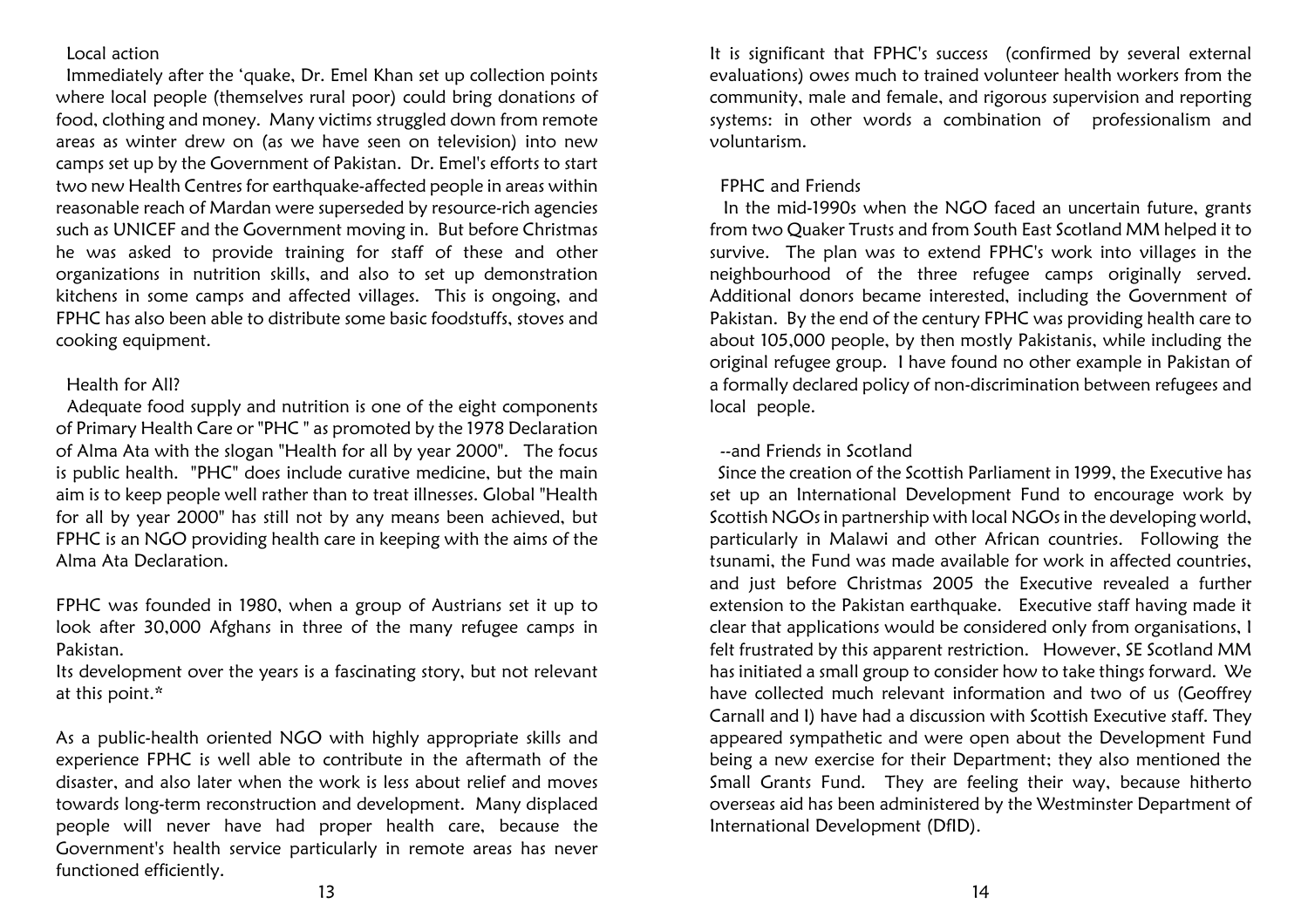Meantime, our small group (and some other Friends) have been wondering if it is appropriate that any negotiation regarding a national resource (the Development Fund) should be confined to a local MM. Is it more fitting that the national body of Friends in Scotland should develop a relationship with the new devolved arm of government exclusive to us in Scotland? And should sums of money (rather greater than originally hoped for, and with a potential for continuation) continue to be managed via the bank account of an individual memberof the Society?

Friends House in London has active involvement in developing countries, including some Pakistan contacts. But devolution and the new Development Fund adds a new dimension to concerns andactivities in of Quakers in Scotland.

Is there a potential for exciting new developments?

 \*A case history of FPHC "From Medical Relief to Community HealthCare" can be found at <u>http://www.era.lib.ed.ac.uk/handle/1842/817</u>

\* \* \* \* \*

#### Book of Members and Attenders.

 Several errors have been noticed in the introductory pages. A fresh set,corrected up to  $1^\text{st}$  January, can be had on application to the Administrative Secretary, whose address is on page v.

Jeny Faulkner has changed her email address tojenyf@arrannames.co.uk

#### New Group to enable Communications Mike Brown

March General Meeting in Edinburgh agreed to set up a Communications Function Group which will create and implement a strategy to raise awareness of the Quaker presence in Scotland, maximise opportunities for outreach and aid the effective operation ofFriends across the country.

The proposals agreed by General Meeting were based on a report from a working group set up previously by GM. The group consisted ofPamala McDougall (GM Clerk), Mike Brown and Joyce Taylor.

The Function Group will consist of a representative from each MonthlyMeeting.

 It is hoped that these representatives would have some experience ofworking for or with the media or a related communications field. In addition the Group would include the Clerk of General Meeting, a representative from the GM website group and a representative fromScottish Friends Newsletter Function Group.

While the Group will meet at least twice a year, it is envisaged that most of its work would be carried out via email.

The remit for the Group is wide ranging:

- To support and advise General Meeting, its function groups and officers on issues of publicity and media relations.
- To advise and assist in the dissemination of views and information from General Meeting to other parts of the Religious Society ofFriends, the Quaker community and externally.
- Identify opportunities for General Meeting to engage with the current media agenda by way of providing comment and information.
- Offer advice and be a resource to local meetings.
- Liaise with the Media Relations Officer at Friends House.
- Link with the Parliamentary Liaison Function Group.
- Provide a link with The Friend and other Quaker publications.
- Advise and make recommendations on the consistent use of Friends' visual identity in Scotland.
- Report annually to General Meeting.

Monthly Meetings will now bring forward names for the Group and GM Nominations Function Group has been charged with bringingforward the name of a convener.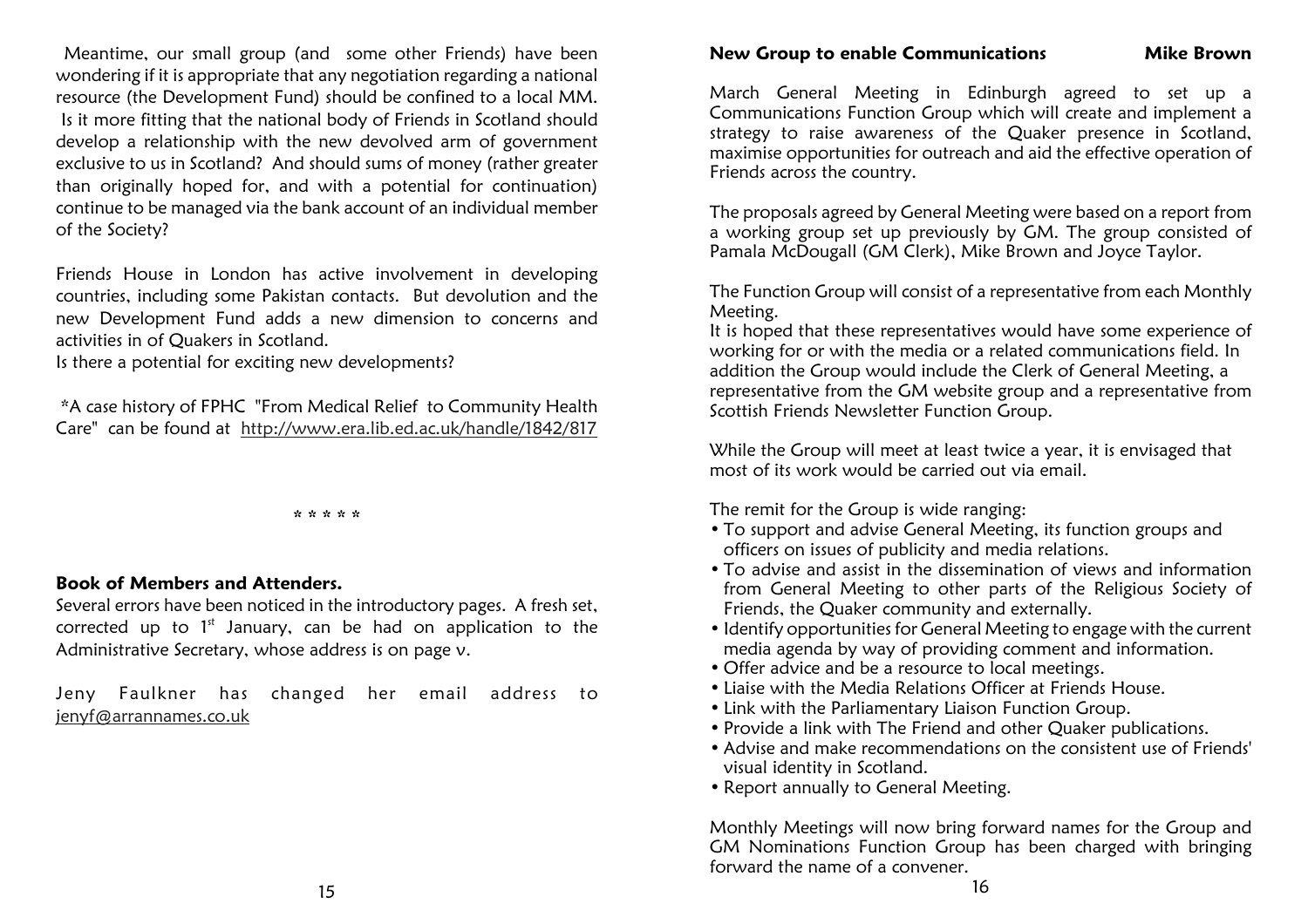Summer Gathering comes north of the border in 2007, to the spectacular setting of Stirling University. From July 21st to July 28th this campus will be the UK centre of Quakerism, with up to 800 Friends from all over the world arriving to develop a lively, inclusive Quaker community. The theme is still evolving but will be based on questions around therelationship between faith and action.

We hope that everyone leaving Summer Gathering 2007 will be spiritually enabled, challenged, provoked and energised so that we're all more aware of our role as Quakers in society and of the need to help change society. More details will emerge as the Summer Gathering Planning Committee continues to grapple with the development of this theme to produce an event that will inspire 21st Century Quakers of allages.

 We are looking forward to working closely with Scottish Friends andtrust that you will help us bring this vision to fruition.

\* \* \* \* \*

#### General Meeting, 11 March 2006 Norman Peacock

Scotland had Quaker-style Meetings some five years before George Fox visited in 1657 and we still sometimes find ourselves ahead of Friends House in our practices. It was, however, coincidence that we should in our morning business session have created a Communications Function Group in apparent anticipation of the afternoon exposition by Eudora Pascall of her role as Media Relations Officer for Britain Yearly Meeting. While maintaining the momentum necessary in today's culture of 'instant response', Eudora emphasised that we must be guided by our Testimonies and particularly by that of Truth and Integrity. To this end, 'instant' should usually be interpreted as asking for half-an-hour's delay in making the response in order to think it through. As her earlyexperience with the protracted discussions over the Quaker statement on the National Lottery showed, however, delay should not be too long and, with her progression from very part-time to very full-time Officer, Eudora has brought an increasing sense of urgency to public relations ('outreach') at Friends House which should be an example to the wholeSociety.

Speed of response may be hazardous but with the backing of manifest Truth and Integrity it can only help to spread knowledge of our other Testimonies: it is no use hiding our light under a bushel while we discussthe benefits of using organic tallow for our candle.

At a membership of 700 in a population of 5 millions spread over distances often measured in hundreds of miles, both inreach and outreach have always exercised Scottish Friends and our Communications Function Group will have an interesting task in assisting Monthly Meetings as well as contributing to our web-site and particularly being involved in our responses to Consultations by the Scottish Executive which are much more comprehensive and widespreadthan Westminster Green Papers.

As a report from our network representative in Action of Churches Together in Scotland (ACTS) showed, the provisions for children and young people are a most important aspect of internal communication for all Scottish Churches where great care is needed because of recentlegislation. Along with two General Meetings in northern England we have set up a well-regulated Trust to organise Youth Events in succession to the Great Ayton Summer Schools following the closure of that School,and for the first time the Event will be in Scotland at Dunbar.Throughout the year there are also Youth Link Weekend events which bring together teen-agers from all over Scotland. Nor have we neglected the bread-and-butter provision for children at local Meetings where helpers from across Scotland will have benefited from a workshop ledby a travelling team from Friends House.

Scattered as we are and subject to the vagaries of the British climate (the snow depth was measured in feet in Aberdeen and Inverness that week) the forty-odd Friends welcomed that most important function of General Meeting, the opportunity to talk to one another and enjoy the hospitality of Edinburgh Friends as well as to oversee the progress of theSociety in Scotland.